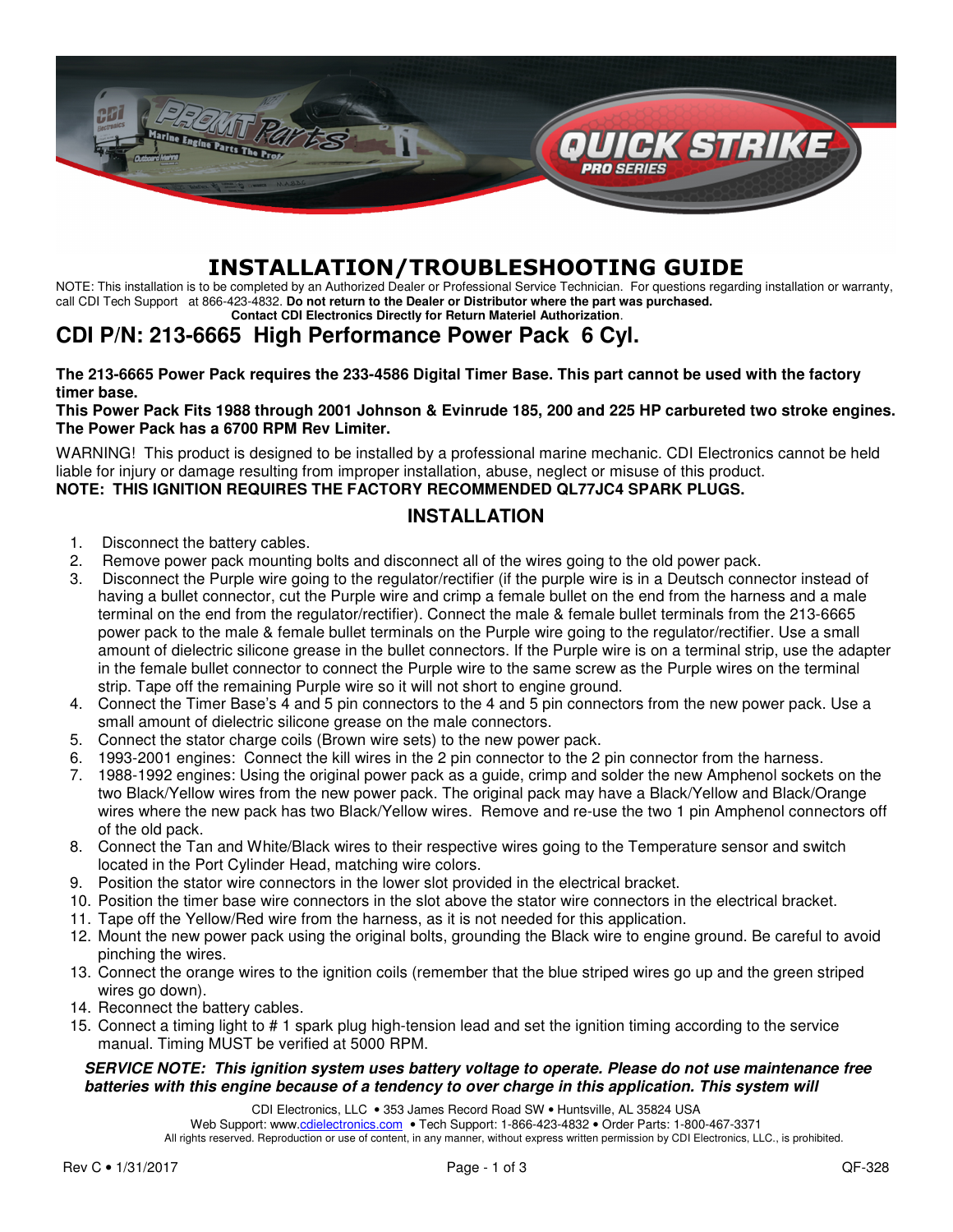

#### **compensate for slow cranking speed caused by a dragging starter. Low voltage (below 10 volts ) at cranking or high voltage (above 15.8 volts) at high speed may cause problems. TROUBLESHOOTING**

## **No Spark on Any Cylinder:**

- 1. Disconnect the black/yellow engine stop wires AT THE PACK and retest. If the engine's ignition now has spark, the stop circuit has a fault-possibly the key switch, harness or shift switch.
- 2. Disconnect the yellow wires from the stator to the regulator/rectifier and retest. If the engine now has spark, replace the regulator/rectifier.
- 3. Check the stator resistance. You should read approximately 1000 ohms from the Brown wire to the Brown/Yellow wire.
- 4. Check the DVA output from the stator to the pack while connected to the power pack. You should have a reading of at least 150V or more from the brown wire to the brown/yellow wire (while connected to the pack) on each bank.
- 5. Check to make sure the Purple wire going to the power pack has at least 10 volts on it at cranking.
- 6. Check to make sure the Purple wire going to the timer base has at least 10 volts on it at cranking (if the reading is low her but ok on the Purple wire to the power pack, the power pack is faulty).
- 7. Check the cranking RPM. A cranking speed of less than 125-RPM will not allow the system to fire the spark plugs properly.

# **No Spark or Intermittent Spark on One Cylinder:**

Check the DVA output on the orange wires from the power pack while connected to the ignition coils. You should have a reading of at least 150V or more. If the reading is low on one cylinder, disconnect the orange wire from the ignition coil for that cylinder and reconnect it to a pack load resistor. Retest. If the reading is now good, the ignition coil is likely bad. A continued low reading usually indicates a bad power pack.

## **No Spark or Intermittent Spark on One Bank:**

- 1. Disconnect the Kill (Stop) wires AT THE POWER PACK and retest. If you now have fire on all cylinders, there is a problem in the Kill (Stop) circuit.
- 2. Check the stator resistance. You should read approximately 1000 ohms from the brown wire to the brown/yellow wires.
- 3. Swap the Brown & Brown/Yellow wires sets from one connector to the other connector going to the stator. If the problem moves, replace the stator.
- 4. Check the DVA output from the stator. You should have a reading of at least 150V or more from the brown wire to the brown/yellow wire (while connected to the pack) on each bank.
- 5. Check the DVA output on the orange wires from the power pack while connected to the ignition coils. You should have a reading of at least 150V or more. If the reading is low on one bank, disconnect the orange wires from the ignition coils for that bank and reconnect them to load resistors. Retest. If the readings are now good, one or more of the ignition coils are likely bad. A continued low reading indicates a bad power pack.
- 6. Disconnect the shift interrupter and retest. If all cylinders now have spark, replace the shift interrupter.

## **Engine will not rev beyond 2500 RPM:**

- 1. Use a temperature probe and verify that the engine is not overheating.
- 2. Disconnect the tan temperature wire from the pack and retest. If the engine now performs properly, replace the temperature switch.
- 3. Make sure the tan temperature switch wire is not located next to a spark plug wire.

Thank You for Purchasing CDI Electronics

CDI Electronics, LLC • 353 James Record Road SW • Huntsville, AL 35824 USA

Web Support: www.cdielectronics.com • Tech Support: 1-866-423-4832 • Order Parts: 1-800-467-3371

All rights reserved. Reproduction or use of content, in any manner, without express written permission by CDI Electronics, LLC., is prohibited.